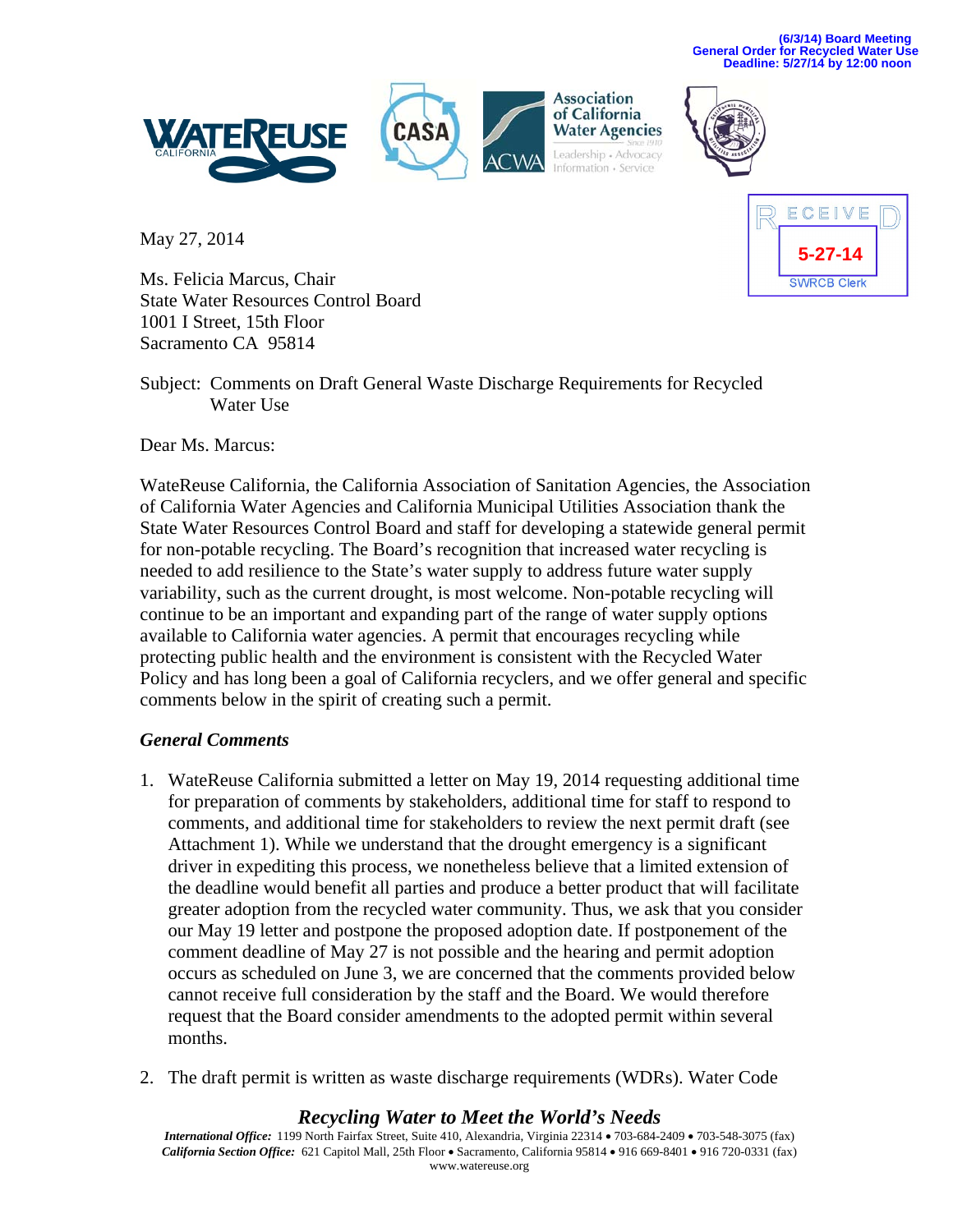Section 13523 allows issuance of water reclamation requirements (WRRs), and WRRs are a much preferred permit since WRRs better reflect the character of recycled water as a valuable resource instead of a waste. WRRs were created by the legislature as an alternative to WDRs to provide a permitting mechanism that recognizes the importance as a resource and safety of recycled water for uses allowed by regulation, and to regulate recycled water differently from "wastewater." Regulation of recycled water with a WDR as currently proposed is thus a step backward and perpetuates uninformed fears about public health and environmental impacts from "waste" (which is how recycled water is repeatedly referenced in the proposed permit) being used for irrigation and other allowed uses that are, in fact, considered by the State to be safe. Such fears, although unfounded, result in recycled water project delay and cost increases. We understand that current statute does not authorize the State Board to issue water reclamation requirements and enactment of legislation to authorize WRRs by the State Board is expected on about June 15, 2014. We ask that this order be adopted as a WRR.

- 3. The draft permit includes findings related to discharge to waters of the United States that serve as an apparent basis for permit requirements. The draft permit would not authorize discharge to waters of the United States and the findings (e.g. Findings 12, 15, 19 and last paragraph of 25) are therefore irrelevant and imply that recycled water use under the terms of the permit would be a threat to waters of the United States. Thus, we request that these findings and references be eliminated from the WDR.
- 4. The draft permit has overly burdensome monitoring and reporting requirements that would result in information being collected that is of no use to manage recycled water or verify compliance with the permit. For example, Attachment A (Notice of Intent) requires detailed information for each user site, including a site map and a water and nutrient balance. Some recycling programs have thousands of irrigation connections that are substantially the same (e.g. residences), and providing this information for each such site is infeasible and without benefit. Another example is that Attachment B (Monitoring and Reporting Program) requires priority pollutant sampling at each user site when one sample at the recycled water treatment plant would be sufficient and consistent with the Recycled Water Policy. A detailed description of problematic monitoring and reporting requirements and alternative permit language are provided in the *Specific Comments* section below.
- 5. We support use of an acceptable general statewide nonpotable recycling permit by Regional Water Boards in most instances. The current draft permit does not clarify how currently permitted projects would be transitioned to a general statewide permit. Recyclers currently operating under other permits that are acceptable to the recycler should be allowed to continue to operate under the existing permit, and we request that a finding to this effect be added to the draft permit. The draft permit describes conditions that must be met by Regional Water Boards to issue an individual permit instead of using the general permit (see Finding 28) that are inappropriately vague and could be used by Regional Water Boards having a history of issuing unnecessarily burdensome recycling permits to issue individual permits that unduly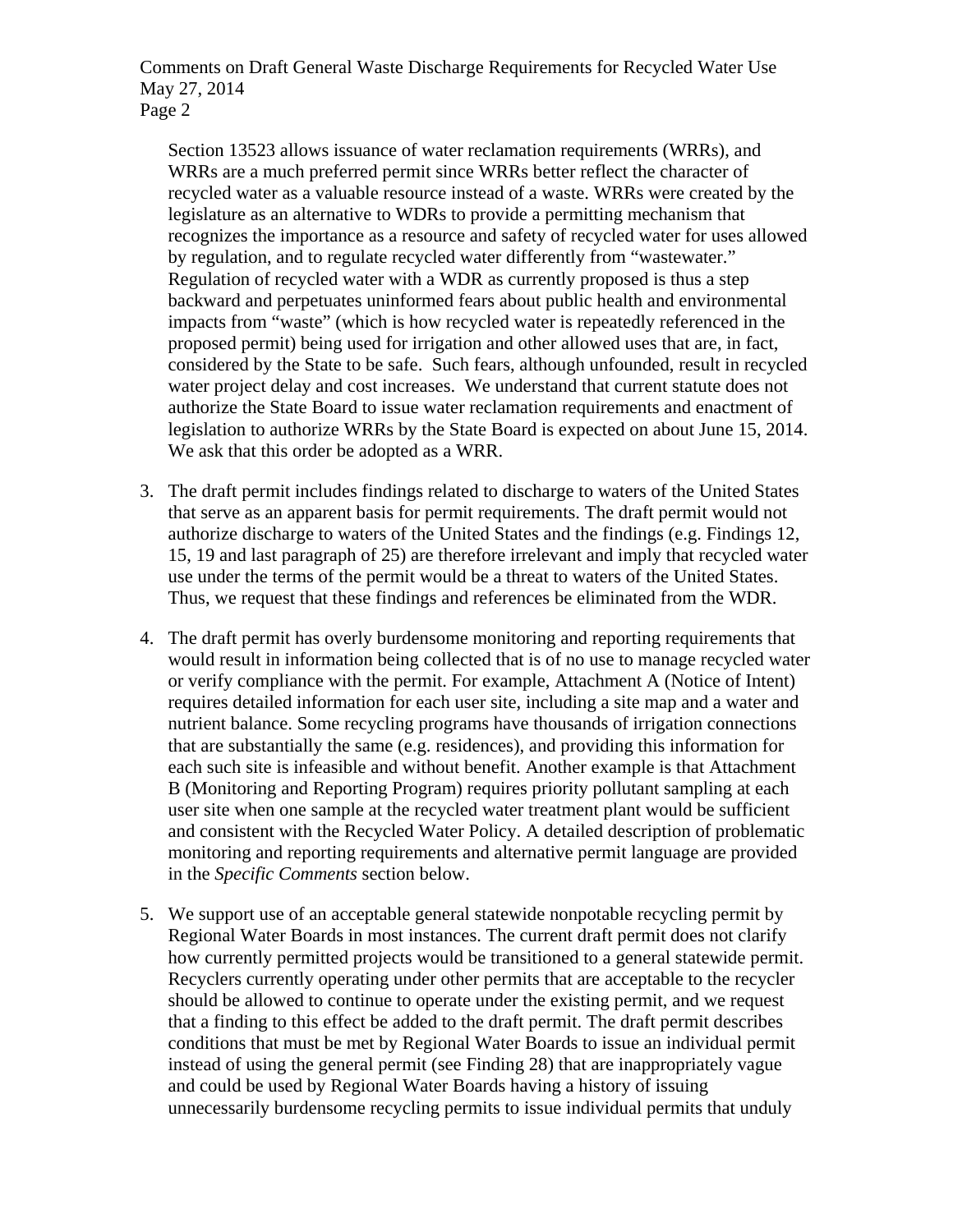restrict recycling. We offer solutions to these issues in the *Specific Comments* section below.

## *Specific Comments*

- 6. Page 1, Finding 1 should include reference to the most recent (April 25, 2014) drought emergency declaration made by the Governor, including expediting the adoption of this General Order.
- 7. Page 2, Finding 5 should also reference to Section 13550 of the Water Code that provides that the use of potable water for nonpotable uses is prohibited when a suitable non potable water source is available.
- 8. Page 2, Finding 6 should also reference Recycled Water Policy goal to exercise authority to encourage the use of recycled water including streamlined permitting to increase the use of recycled water by at least one million acre-feet per year (afy) by 2020.
- 9. Page 2, Finding 8 should provide list of examples of the range of nonpotable uses including irrigation, cooling, industrial processes, structural firefighting, commercial laundries, snow making, etc.
- 10. Page 2, Add finding to reference previous efforts including: 2003 Recycled Water Task Force Recommendations for uniform interpretation of state standards and other appropriate recommendations.
- 11. Page 3, Finding 10(c) excludes the use of recycled water for animal water supply from this proposed Order. While the exclusion of domestic water supply for people is appropriate, domesticated animals can and have been supplied recycled water as their drinking water supply. This use at California Polytechnic University, Pomona was approved by the Los Angeles Regional Board, after consultations with California Department of Public Health (CDPH), in a letter dated April 19, 1982. Although the specific use for domestic animal watering is not currently contained in Title 22, provisions do exist in Title 22 to allow for other uses not included to be approved of by CDPH (with or without formal revision of Title 22). Therefore, to allow for the potential future use of recycled water for watering animals and to eliminate the implied permanent prohibition, the words "*or animals*" should be stricken from this sentence.
- 12. Page 3, Finding 11. This item discusses salts and nutrients in surface and groundwater. The water year data used is for 2010, and does not reflect drought conditions and the change in State Water Project (SWP) or Colorado River water (CRW) allocations in Southern California. The data and statements made in this section need to be updated to reflect drought conditions, 0 to 5% SWP allocation, and increased use of CRW at a higher TDS (around 580 mg/l). Also, with limited to no supplies from the SWP, there is not an opportunity for blending to lower the TDS,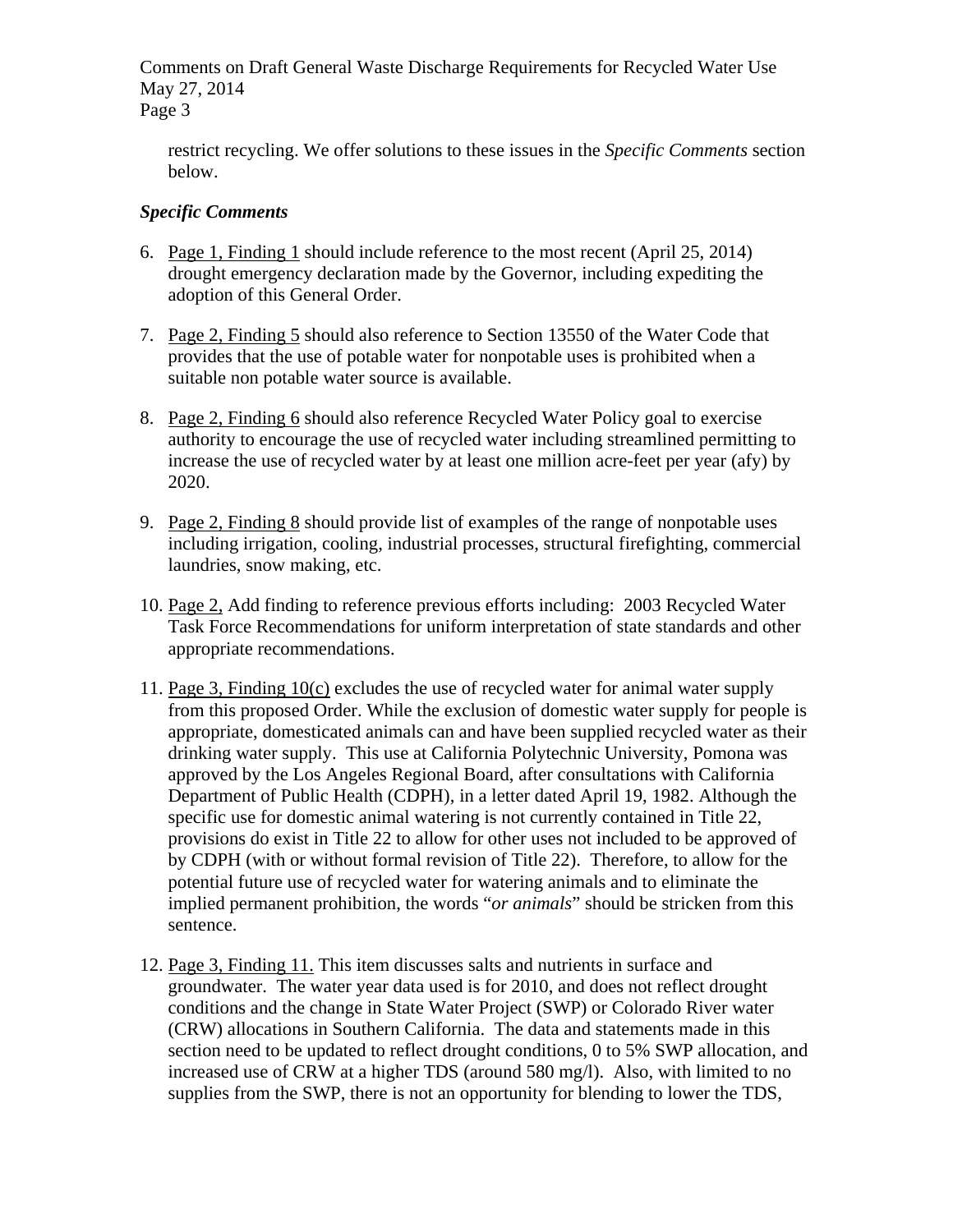which in turn affects the ability to meet Basin Plan requirements for TDS, and to meet Salt and Nutrient Management Plan (SNMP) provisions.

- 13. Page 3, Finding 12. The term "surface water" should be deleted from the first sentence, as use of recycled water has essentially no potential to increase nutrients in surface water.
- 14. Page 3, Finding 13. Similar comment as on finding #11. The Recycled Water Policy states that SNMPs are due in 2014, the current year. Because of the drought and TDS changes in imported waters, it may be appropriate to suggest that the deadline for SNMPs be extended until 2016. This extension is apparently provided for in the Recycled Water Policy.
- 15. Page 4, Finding 14 addresses CEC monitoring, but is silent on the issue of CEC monitoring for non-potable uses. To avoid confusion or misinterpretation, the finding should be expanded to specifically mention such monitoring. The finding should be revised as follows, *"The monitoring requirements and criteria for evaluating monitoring results in the Recycled Water Policy and this order are based on recommendations from a Science Advisory Panel.7 The Science Advisory Panel evaluated the need for and did not recommend CEC monitoring for non-potable uses. Because this order is limited to non-potable uses, Because this order does not authorize groundwater replenishment activities, monitoring for CECs is not required by this General Order."*
- 16. Page 4, Finding 15 states that "*The applicant shall determine the Potentially Present Priority Pollutants List (P4 List) and submit that with the Notice of Intent (NOI).*" This language is in the form of a requirement and, thus, is inappropriately contained in the Findings.
- 17. Page 6, Finding 19 refers to not preempting local control of wastewater discharges. This is an example of a finding about "discharges of wastewater" in a permit that authorizes only recycling. Finding 19 should therefore be deleted and the permit should be issued as a WRR.
- 18. Page 6, Finding 20 For the sake of clarity, we recommend that finding 20 be revised as follows: "The General Order is applicable to recycled water projects where recycled water for non-potable use is used or transported. <del>, and is not intended to</del> The General Order does not regulate the treatment of wastewater."
- 19. Page 7, Finding 23 says, "*This General Order regulates discharges to numerous water bodies...*" This Order specifically regulates the application of recycled water on Use Sites and requires application at agronomic rates. With such a requirement in place, no discharge to any water bodies will occur and the first three sentences in this finding should be deleted.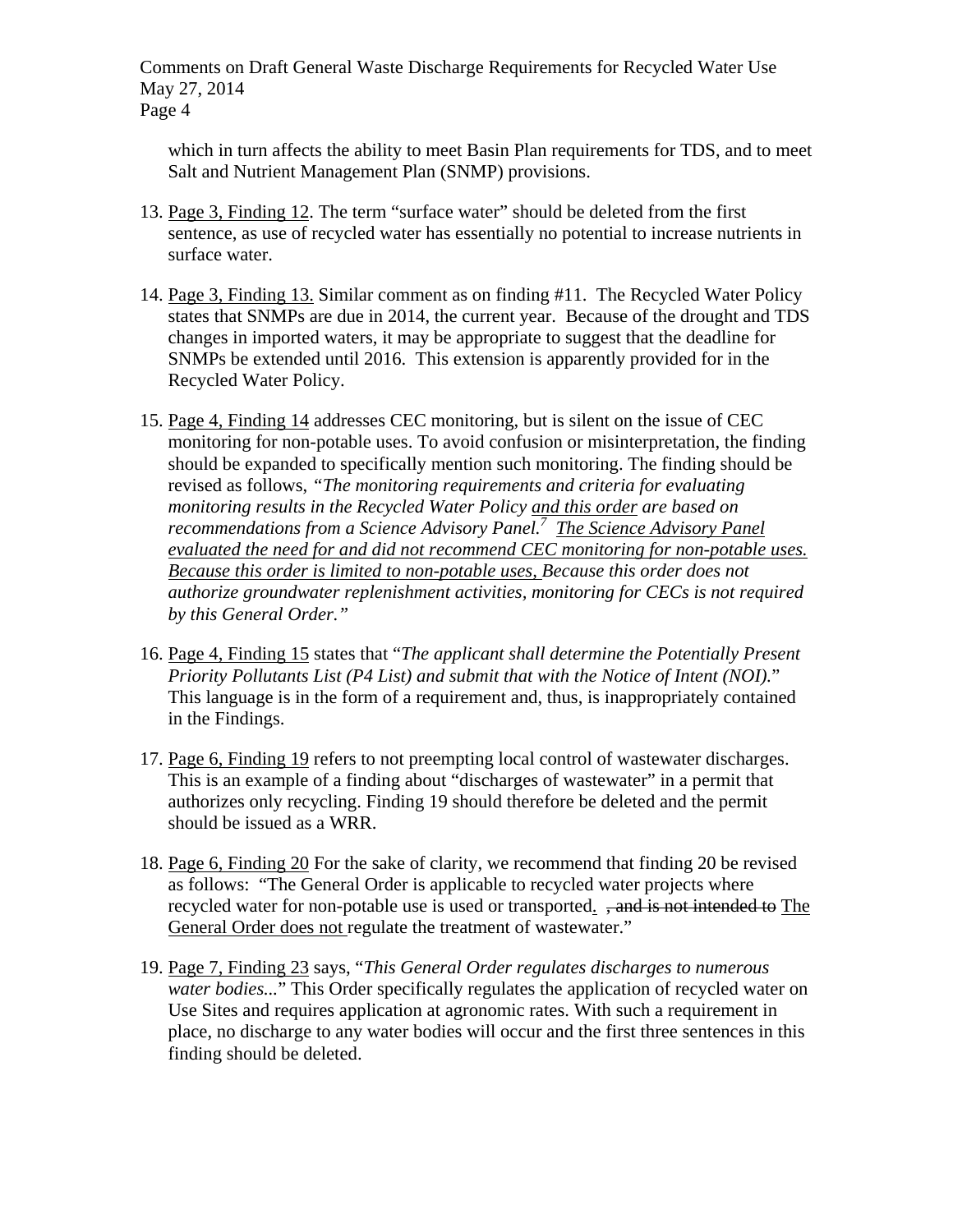- 20. Page 8, Finding 24(a) says, "*Recycled water use shall not create unacceptable groundwater and/or surface water degradation.*" The term "*unacceptable*" is vague and subjective and should be revised for clarity. See comment 29.
- 21. Page 8, Finding 24(c)(i) uses the acronym "NOA", which was not previously defined. It is not defined until page 15 in Water Recycling Administration Requirement C-2.
- 22. Page 8, Finding 24(c) (iii) says "*Backflow prevention, cross connection tests, and setback requirements for surface impoundments, wells, etc. are contained in title 22.*" Primary requirements for backflow prevention and cross connection tests are contained in Title 17, so reference to Title 17 should be added to this sentence.
- 23. Page 8, Finding 25, first paragraph, second sentence in states, "In order to do that, we must better match water use to water quality..." This should be restated to say that "*water uses must be better matched to water quality*". Also in this finding, the third paragraph states, "*To the extent that the use of recycled water as a source supply results in point source discharges of used recycled water, that water will undergo subsequent treatment…*" This permit does not authorize such discharge so reference to such discharge is confusing and should be deleted.
- 24. Page 9, Finding 25, third paragraph, third sentence ("To the extent that the use of recycled water as a source supply results in point source discharges of used recycled water, that water will undergo subsequent treatment consistent with the Clean Water Act and/or the Porter Cologne Water Quality Act, as applicable.") refers to surface water discharges and should be deleted.
- 25. Page 9, Finding 26 says, "*The Regional Water Board has discretion in enrolling Dischargers under this General Order. If the discharge is not consistent with Basin Plan requirements, the Discharger may elect to improve treatment, or a site-specific order can be prepared.*" This language gives full discretion to the Regional Boards to not allow coverage under the General Waste Discharge Requirements for Recycled Water Use (General Order), without any need to justify denial of coverage. This is in contrast to Finding 28, which sets out limited circumstances under which Regional Boards can deny coverage. Additionally, some Regional Board may misinterpret the phrase "*if the discharge is not consistent with Basin Plan requirements*" to mean that the recycled water must meet all Basin Plan objectives to be used, regardless of the findings of any Salt Nutrient Management Plans (SNMPs). Regional Board discretion to require site-specific permitting should be limited to the circumstances listed in Finding 28, and we request the following changes to Finding 26 to be consistent with Finding 28:

"Constituents of concern associated with recycled water that have the potential to degrade groundwater include salinity, nutrients, pathogens (represented by coliform bacteria), and disinfection by-products. The Regional Water Board has discretion in enrolling Dischargers under this General Order. If the use of recycled water will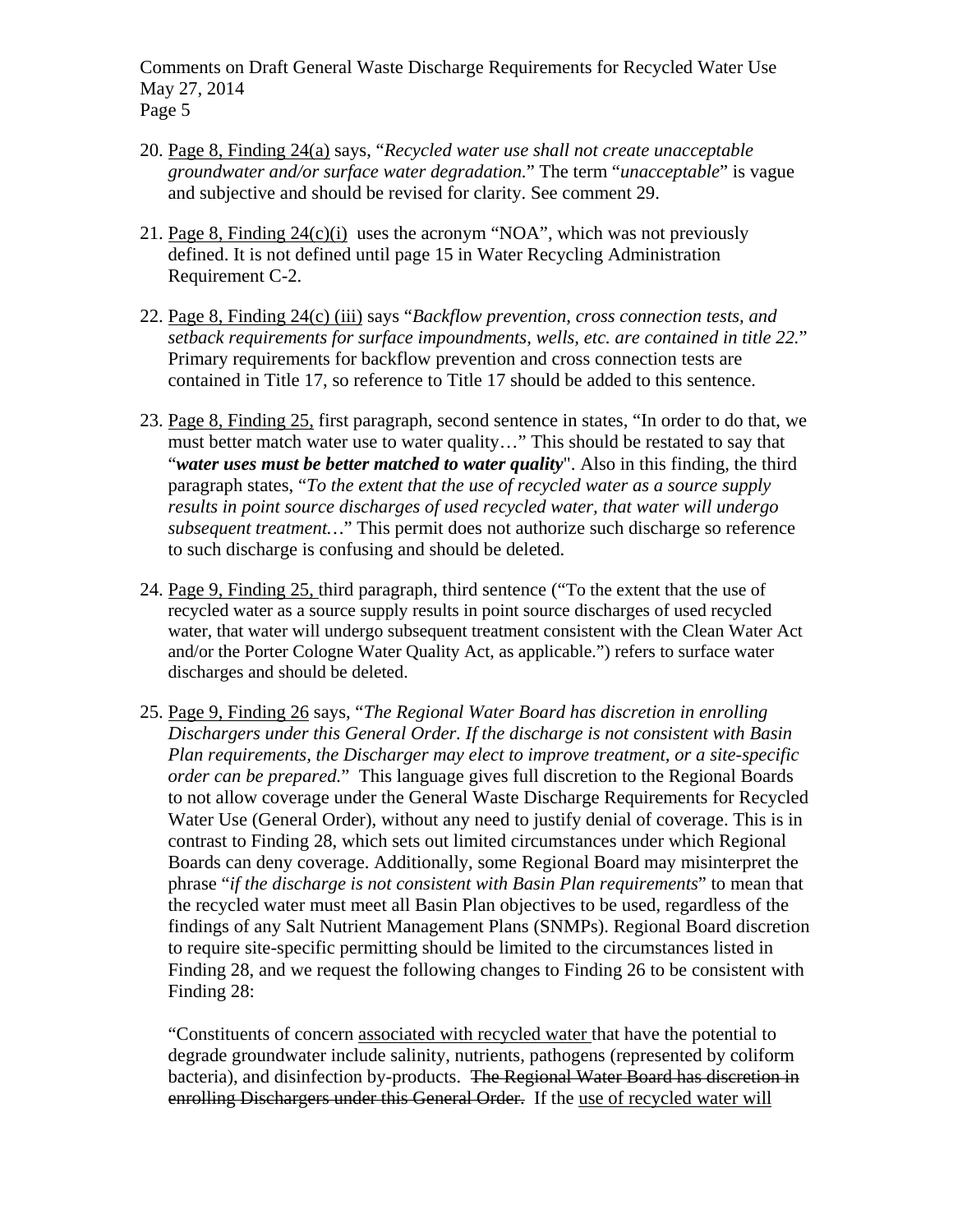result in a discharge that unreasonably affects beneficial uses, or results in water quality that is less than that prescribed in applicable policies, the producer of recycled water Discharger may elect to improve treatment, or the producer of recycled water may seek coverage for recycled water use through an individual order prepared by the applicable Regional Water Board. a site-specific order can be prepared. The State Board finds that the use of recycled water permitted under this General Order will not unreasonably affect beneficial uses or result in water quality that is less than that prescribed in applicable policies because of the following characteristics and requirements associated with each of the recycled water constituents of concern. Each of the recycled water constituents of concern are discussed below:"

- 26. Page 10, Finding 26(c) discusses setbacks from recycled water use, but is not specific as to what the setbacks are being applied. Title 22 specifies irrigation and impoundment setbacks from domestic wells and residences (depending on the quality of recycled water being used), which should be included in this Finding, in at least broad terms, for the sake of clarity. The third paragraph of this finding says, "*When needed, disinfection can be performed in a number of ways.*" This sentence should be deleted. If needed, a sentence such as the following can be added instead: "*Technology to achieve the Title 22-specified disinfection is widely available and used effectively.*"
- 27. Page 10 Finding 26(d): Unlike subsections a-c of this finding, the finding in subsection d is inappropriate in that it promotes a treatment technology rather than expresses how Title 22 or this draft order will protect beneficial uses from disinfection byproducts (DBPs) reaching a level of concern in receiving waters (if it even occurs) due to recycled water use. For example, this permit is not for direct groundwater recharge, and therefore is not covering the pathway to where DBPs may enter groundwater supplies. In addition, this permit limits land application to agronomic rates. We recommend this finding be deleted or modified to reflect the permit and Title 22 protections, rather than describe a treatment technology.
- 28. Page 11, Finding 27 states, "*this General Order requires the applicant to provide confirmation that that the owner of the treatment plant has complied with these [Water Code Section 1211] requirements."* This order should simply require compliance with relevant water rights statues as a condition of the general order being effective. See comment below on Specification B.3.
- 29. Page 11, Finding 28 This finding appears to be associated with supporting the antidegradation analysis by stating that if a certain use of recycled water under this Draft Order could unreasonably affect beneficial uses (which is the definition of pollution at Water Code section 13050(l)), then the Regional Water Board may find it necessary to regulate the recycled water use under an individual order that has different or more restrictive requirements than those here that are necessary to ensure compliance with the law. However, the finding repeatedly uses "unacceptable" as the criterion (which is a new terms that currently does not exist in in law or the Anti-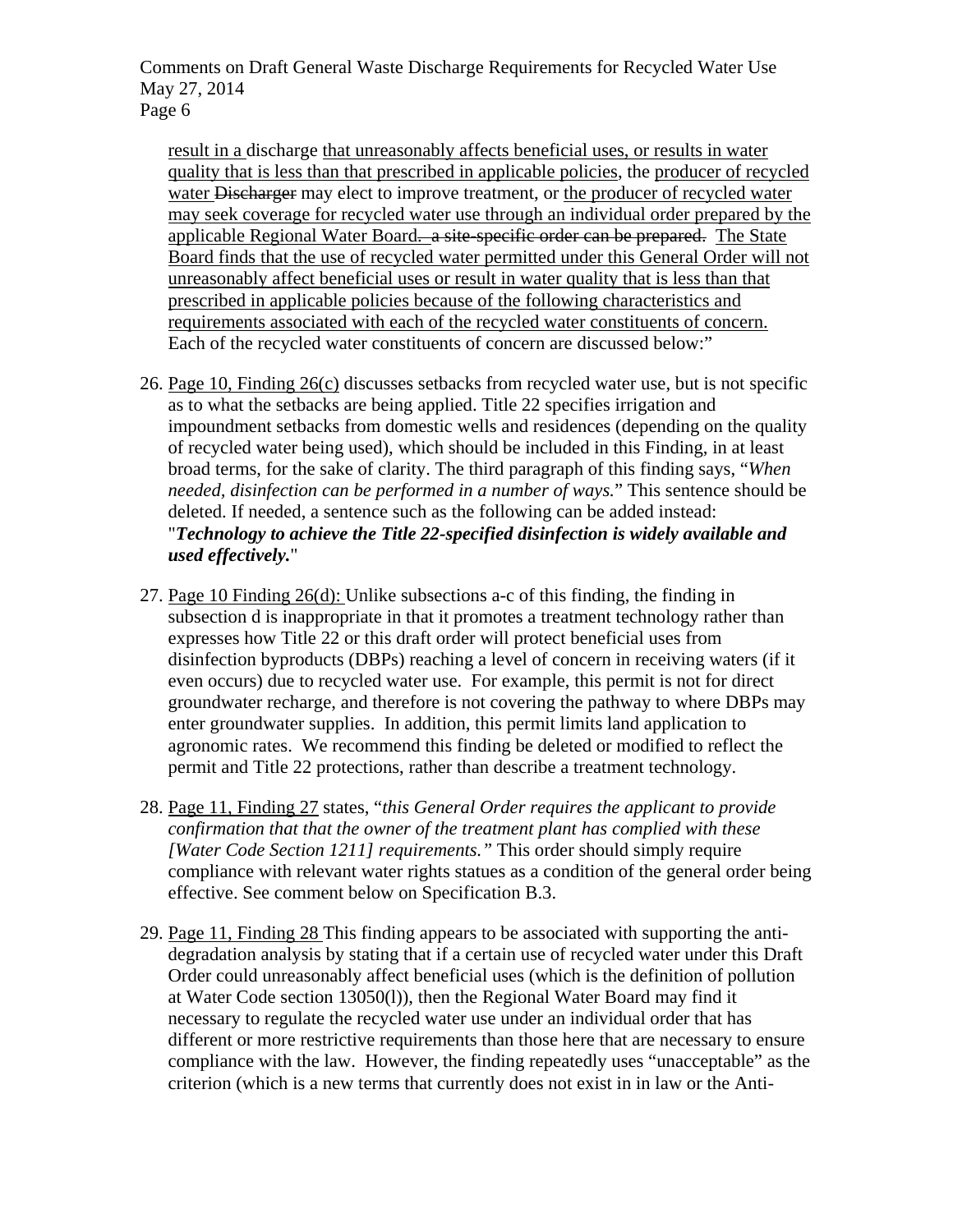Degradation Policy as expressed in Resolution 68-16. To clarify the intent of this finding, we recommend that finding 28 be replaced in its entirety with the following:

"This General Order authorizes specified uses of recycled water statewide. However, if the use of recycled water under this General Order would unreasonably affect beneficial uses or result in water quality less than that described in applicable policies, than the Regional Water Board's Executive Officer might find it necessary to permit the use of recycled water under an existing order already adopted by the Regional Water Board, or under a new sitespecific order. Before permitting the recycled water use separately rather than allowing it to be covered by this General Order, the Regional Water Board's Executive Officer must find at least one of the following in the notice of intent response letter:

- a. The proposed use of recycled water will result in a discharge that unreasonably affects beneficial uses;
- b. The proposed use of recycled water will result in a discharge that causes the receiving water to have water quality less than that described in applicable policies;
- c. The proposed use of recycled water will otherwise result in a discharge that fails to comply with the applicable Basin Plan or State Water Board plans or policies.
- d. The proposed use of recycled water will result in a discharge that is not consistent with a Salt and Nutrient Management Plan prepared pursuant to the Recycled Water Policy and as approved by the Regional Water Board."
- 30. Page 11, Finding 28 (f) creates an unsupported nexus between water recycling and Total Maximum Daily Loads (TMDLs). Water recycling is not a "discharge" and references to TMDLs in this Order should be deleted as proposed in comment 29.
- 31. Page 12, Finding 30 indicates that an unspecified annual fee will be charged by the State Board for coverage under this Order. Some WRRs currently being administered by the Regional Boards do not require fees. This finding should be clarified as fees can be seen as a disincentive to prospective applicants.
- 32. Page 12, Finding 31 states, "*A National Pollutant Discharge Elimination (NPDES) permit is required if recycled water will be conveyed in ephemeral streams, yearround streams, or irrigation ditches that discharge to a surface water body (waters of the United States)."* Not all ephemeral streams, year-round streams, or irrigation ditches that discharge to a surface water body are waters of the United States. Rather than attempt to define waters of the United States in this General Order, this Finding should be deleted or changed to simply state that recycled water discharged to a water of the United States is no longer waste and is not regulated by this General Order. See also comment 3 above.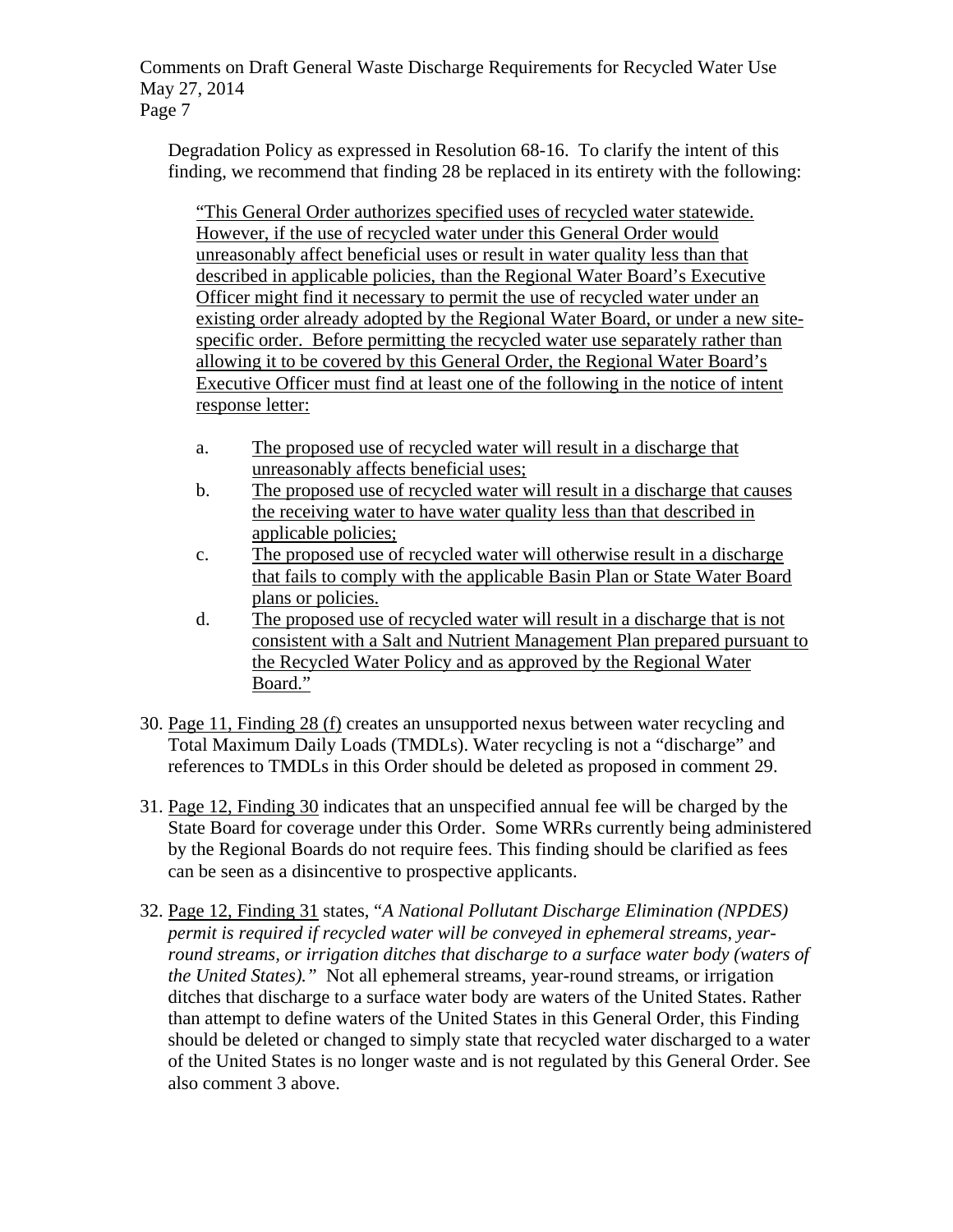- 33. Page 13, Finding 32 lists beneficial uses of underlying groundwaters in the various regions of the state. However, the finding erroneously states that these groundwater beneficial uses represent all the beneficial uses for waters of the state in these regions. This finding needs to be amended to make clarify that the list of beneficial uses only encompasses groundwater beneficial uses. Some waters of the state are not groundwaters, including but not limited to some surface waters in closed basins.
- 34. Page 14, Prohibition A-2 addresses not applying recycled water to irrigation areas when soils are saturated. An exemption should be provided for frost protection where application on saturated soils is allowed as long as runoff does not leave the use site.
- 35. Page 14 Prohibition A-3 states "*Recycled water shall not be allowed to escape from the use area(s) as surface flow that would either pond and/or enter surface waters.*" This requirement does not recognize incidental runoff, as allowed under Prohibition A-7. The following language should be added to the beginning of this prohibition, "*Except as allowed under Prohibition A-7*".
- 36. Page 14 Prohibition A-4 states "*Recycled water shall not be allowed to escape from the use area(s) as an airborne spray that would visibly wet vegetation or any other surfaces.*" Title 22 provides no basis for this prohibition. Title 22 prohibits overspray into private residences, picnic areas, and drinking fountains, overspray that causes ponding, and overspray that creates excessive runoff. This provision should be deleted.
- 37. Page 14 Prohibition A-5: We are concerned that that the last sentence of this prohibition may be interpreted differently than the restrictions that Title 22 places on the use. We recommend the sentence be modified as follows:

If the recycled water is undisinfected or secondary-23 quality then spray or runoff shall not enter any place where the public access is not restricted may be present during irrigation.

- 38. Page 15, Prohibition A-6 states, "*The use of recycled water shall not cause rising groundwater discharging to surface waters to degrade surface water quality, exceed surface water quality objectives or adversely affect beneficial uses.*" This should be clarified as to whether the source of the degradation is the groundwater quality itself or is from the recycled water contribution. If ambient groundwater quality is the source of surface water quality degradation, then groundwater would degrade surface water quality even if potable water was being used for irrigation. If the problem is not directly associated with the recycled water quality, it should not be regulated as if it were.
- 39. Page 15, Prohibition A-7 states that incidental runoff "*shall not unreasonably affect present and anticipated beneficial uses of water*." Water recyclers support the notion that runoff should be managed to incidental amounts as described in Section 7 of the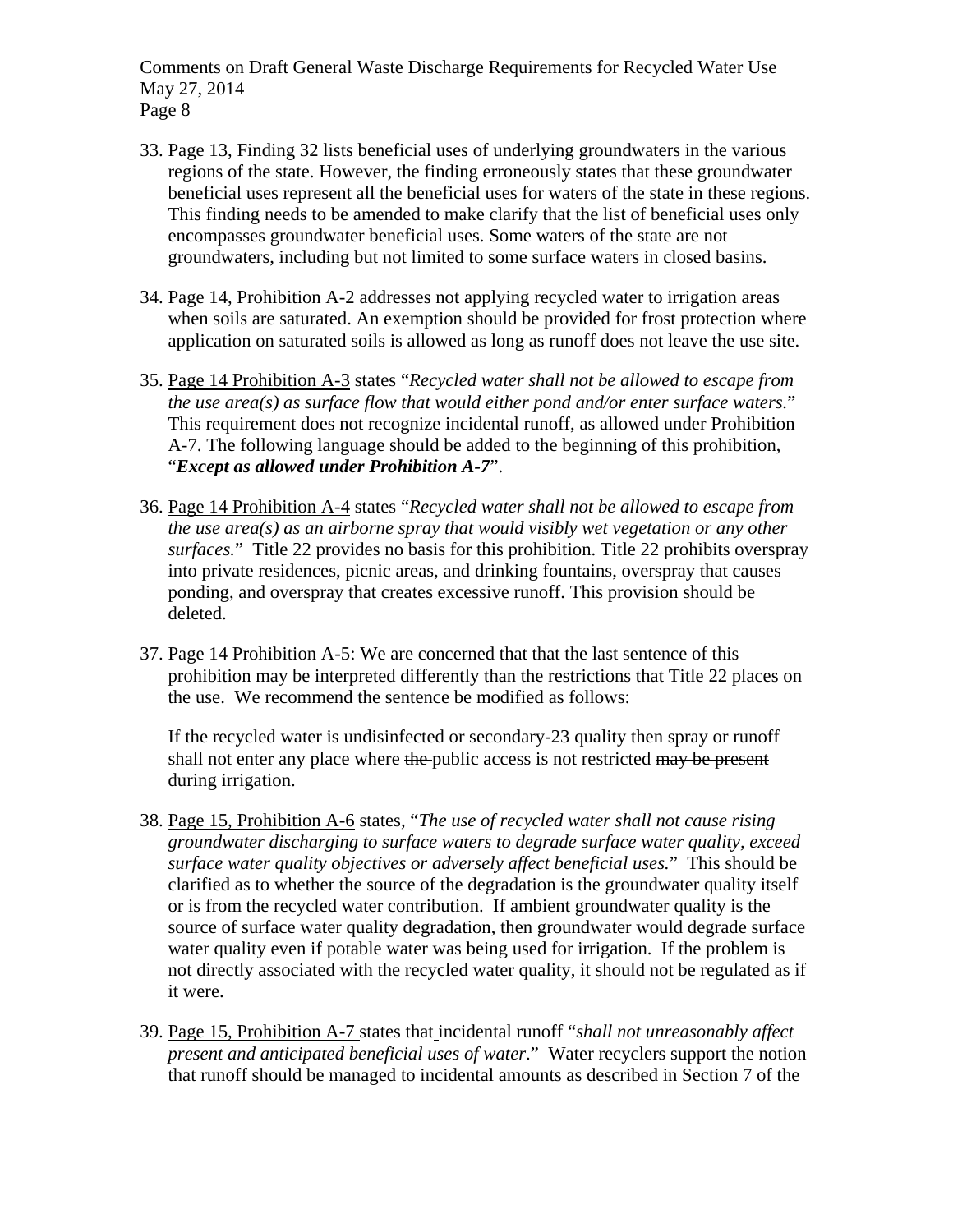Recycled Water Policy. However, recyclers cannot know what beneficial uses might be "anticipated" and so we request deletion of "present and anticipated".

- 40. Page 15, Prohibition A-9 is the same as Finding 10(c) above which prohibits the use of recycled water for animal drinking. The comments are the same.
- 41. Page 15, Specification B-1, requires the Administrator to discontinue delivery of recycled water for "*projects that do not comply with the requirements*." As written, this requirement offers no flexibility for sequentially more severe enforcement measures. It should be revised to require Administrators to have authority to discontinue service and use such authority after other approaches to achieve compliance have been ineffective.
- 42. Page 15, Specification B-1(a) states that actions associated with recycled water must follow "*All title 22 requirements*." This could lead to confusion, as different Title 22 requirements apply under different circumstances. For examples, the dual-plumbing requirements in Title 22 only apply to projects employing dual plumbing. For clarity, this should be changed to "*All applicable Title 22 requirements*."
- 43. Page 16, Specification B-2: The Recycled Water Policy applies to landscape irrigation and does not pertain directly to agricultural irrigation. Accordingly, it is inappropriate to link all use requirements to requirements of consistency with the Recycled Water Policy. To clarify that the Recycled Water Policy applies to landscape irrigation, we recommend B.2 be revised as follows:

"Application of recycled water to the use area for landscape irrigation shall be at agronomic rates and shall consider, soil, climate, and nutrient demand, consistent with applicable provisions of the Recycled Water Policy."

To then account for the fact that recycled water may be used for agricultural irrigation purposes, we recommend addition of a new specification.

"Application of recycled water to the use area for agricultural irrigation shall be at agronomic rates and shall consider, soil, climate, and nutrient demand."

44. Page 16, Specification B-3 requires that the Administrator provide, prior to a change in the point of discharge, certification that the State Water Board Division of Water Rights (DWR) has either approved or determined that their approval is unnecessary, in accordance with Water Code Section 1211. The requirement to make the water recycler secure an affirmative decision on water rights is inappropriate. Rather than include this requirement regarding a certification, the permit should simply reference the appropriate Water Code Section. The following language could be used, "*Water Code Section 1211 requires that prior to making any change in the point of discharge, place of use, or purpose of use of treated wastewater, the owner of any wastewater treatment plant shall obtain approval of the State Water Board for that change, except in cases where changes in the discharge or use of treated*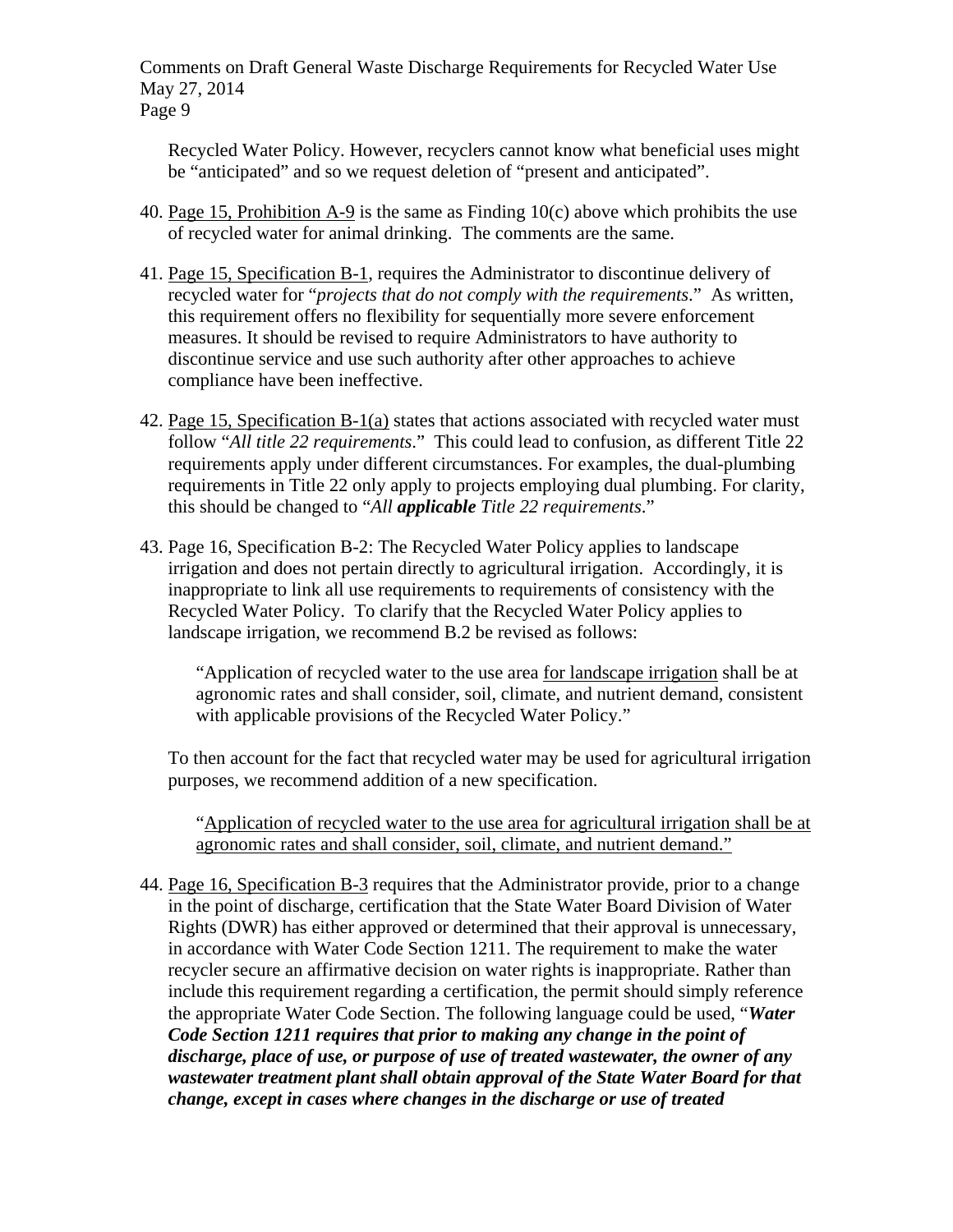*wastewater do not result in decreasing the flow in any portion of a watercourse.***"** If this section is retained in the final General Order, clarification is necessary as to conditions under which an order approving change is not required, such as a salinity threshold or other objective criterion.

- 45. Page 16, Specification B-4. See comment for Page 12, Finding 31.
- 46. Page 16, Water Recycling Administration Requirement C-2 states, "*The Regional Water Board will coordinate with CDPH to include title 22 engineering report approval requirements as needed.*" In order to avoid having to refile engineering reports for existing projects that are being moved from current WRRs to this General Order, the following should be added to this provision: "*Recycled water distribution systems and/or Users currently covered under existing WDRs, WRRs, master permits or other such Regional Board orders are categorically exempt from having to refile engineering reports for their existing operations.*"
- 47. Page 16, Water Recycling Administration Requirement C-5 details the need for backflow prevention devices and cross-connection tests. The applicable statute should be referenced: Title 17, Division 1, Chapter 5, Article 2. Furthermore, sections (a) and (b) are not correct interpretations as to when backflow preventers and crossconnection tests are required. They are required at any Use Site where both potable and recycled water are supplied (not necessarily just "dual-plumbed" sites which are specifically defined in title 22 as irrigation at single family homes and building internally plumbed for recycled water use in toilets, urinals, etc.). We request that Requirement C-5 be replaced with the following: "*The Administrator shall submit to CDPH documentation of the proper installation and maintenance of backflow prevention devices and the absence of cross connections as required in Title 17, Division 1, Chapter 5, Article 2 prior to commencing use of recycled water at sites.*"
- 48. Page 17, Water Recycling Administration Requirement C-6 states, "*The Administrator shall ensure recycled water meets the quality standards of this General Order and shall be responsible for the operation and maintenance of major transport facilities and associated appurtenances.*" Since the transport facilities are sometimes under the direct control of the water purveyors that distribute the recycled water in their service area (i.e., an entity other than the Administrator), the following language should be added to this provision: "*If an entity other than the Administrator has actual physical and ownership control over the recycled water transport facilities, the Administrator may delegate operation and maintenance responsibilities for such system to that entity.*"
- 49. Page 17, Water Recycling Administration Requirement C-7 first sentence should be revised to read, "*The Administrator, or its designated agent, shall conduct periodic inspections of the User's facilities...*" With this proposed modification, an intermediate in the chain of delivery between the Producer and the User, such as a water purveyor (Distributor) who is not acting as the Administrator, can perform the inspections of reuse sites to which it directly delivers recycled water.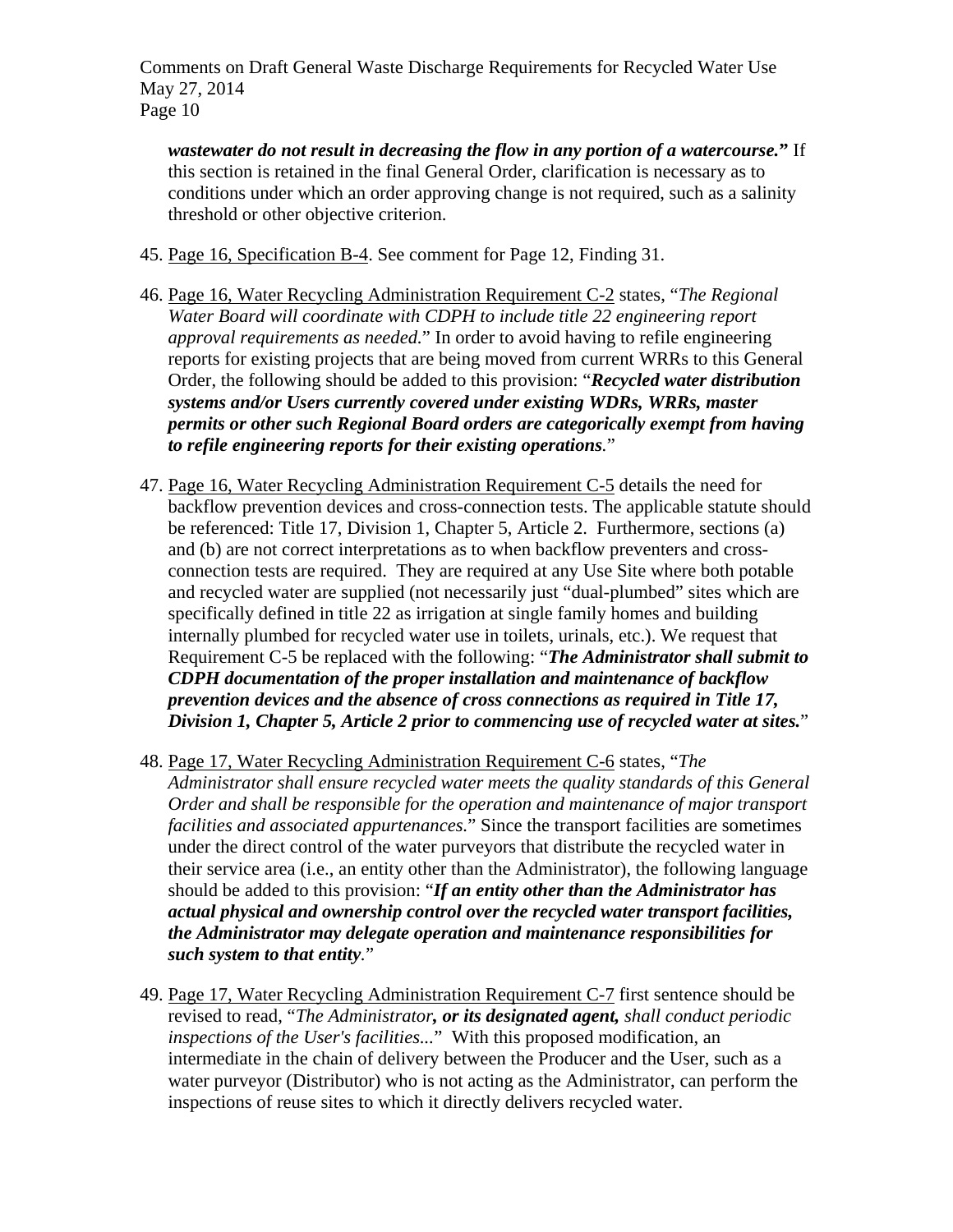- 50. Page 17, Water Recycling Administration Requirement C-10 requires the Administrator to develop recycled water use requirements for activities such as dust control and concrete mixing, and also discusses transportation by tanker-truck of the recycled water; however, this requirement is confusing as written. Recycled water use requirements should not have to be written in cases when the Administrator is not providing the water for such uses. Additionally, transportation should be allowed in vehicles other than tanker-truck such as street sweeping vehicles. For clarification, this requirement should be rewritten to read, *"If recycled water will be transported from the use site by truck for operations approved under title 22 such as dust control, the Administrator shall develop recycled water use requirements for these uses. Users of recycled water for such activities shall complete a recycled water release form or equivalent tracking documentation when receiving recycled water. This General Order allows transportation of recycled water by tanker-truck or other vehicles*."
- 51. Page 17, Water Recycling Administration Requirement C-11 refers to a "*copy of the Water Recycling Permit*" which "*must be provided to Users by the Administrator.*" It is unclear as to what document this requirement is referring, the Order or some other permit (issued by Administrator?). This reference must be clarified.
- 52. Page 17, Water Recycling Administration Requirement C-13 should be deleted since it is duplicative of C-5 as proposed in comment 47.
- 53. Pages 17-18, Water Recycling Administration Requirements C-14 through C-16 should also have the phrase "*or its designated agent*" inserted in each provisions' first sentence revised after "*The Administrator*", as intermediate entities between the Producer and User are generally the local domestic water purveyors (Distributors), who have a more direct involvement with the Users who are their domestic and recycled water customers.
- 54. Page 17, Water Recycling Administration Requirement C-15 should be amended to clarify that the "Administrator permit conditions" is referring to the General Order as follows: "*In accordance with title 17, section 7586, the Administrator shall require Recycled Water Supervisor(s) to be familiar with this General Order the Administrator permit conditions*."
- 55. Page 18, Water Recycling Administration Requirement C-16 should also have the phrase "*appropriate warning signs*" changed to "*appropriate identification*" to be in agreement with title 22 and to allow for other forms of identification (e.g., tags, stickers, tape, etc.).
- 56. Page 18, General Provision D-4 should be deleted as this provision may be interpreted as granting new authority to the Regional Boards since SNMP are a product of the Recycled Water Policy and intended to be prepared collaboratively in basins where an SNMP is considered needed. The absence of a SNMP is grounds to exclude a project from coverage by this Order (see Finding 28), which is sufficient leverage to encourage SNMPs.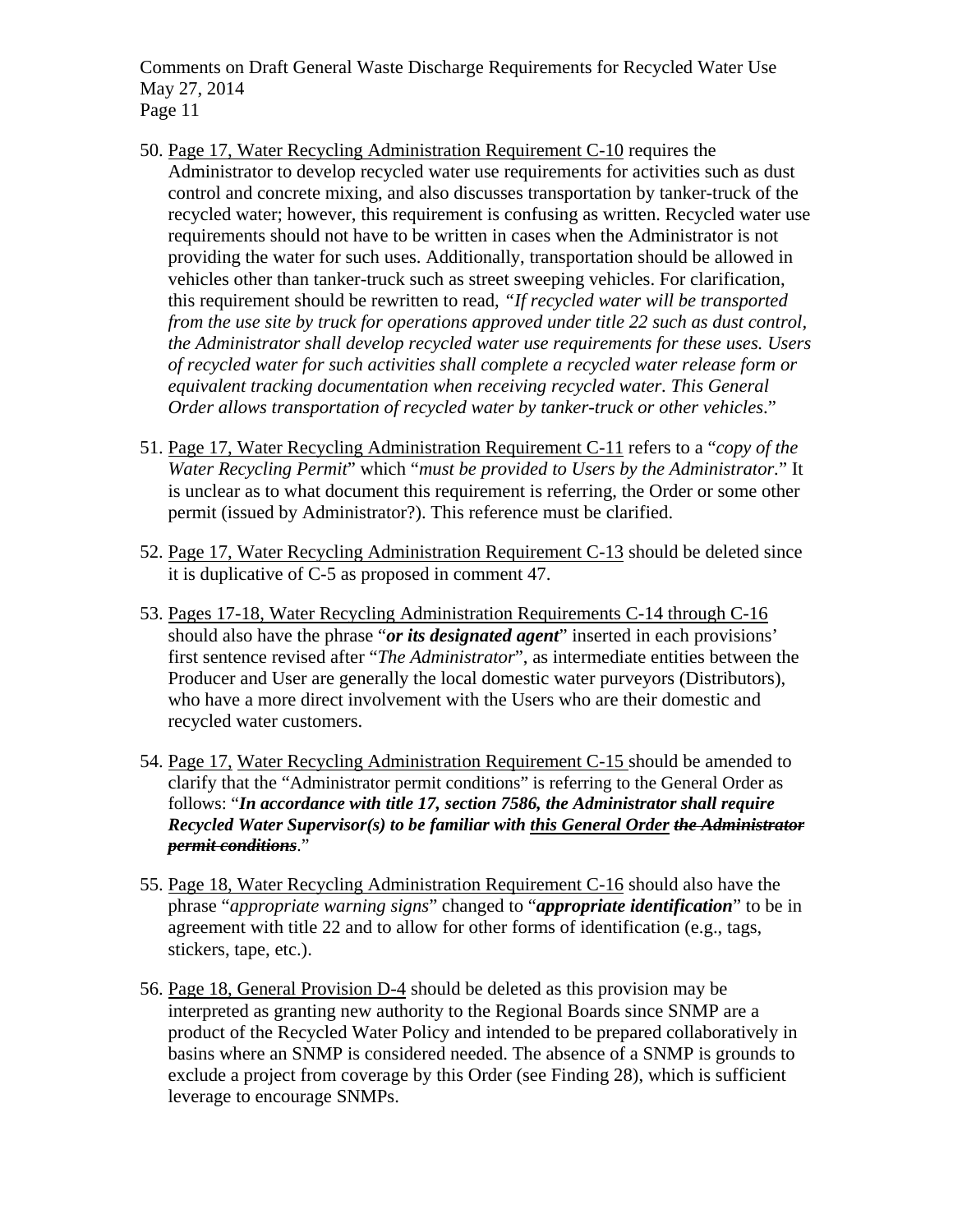- 57. Page 19, General Provision D-10 requires compliance with "*all requirements of applicable WDRs or waivers of WDRs, including without limitation WDRs or waivers regulating agricultural discharges to irrigated lands.*" No references to other WDRs and Waivers of WDRs should be included in this Order. The General Order should stand alone in governing its relevant water recycling activities and Administrators, Producers, Distributors and/or Users should not have to read multiple permits and waivers to figure out requirements. This requirement should be deleted.
- 58. Page A-1, Notice of Intent requires submittal of an approval letter from CDPH for the engineering report. An exemption from this requirement should be provided for recycled water projects that are transitioning from existing WRRs or master reuse permits to this General Order. This is critical for systems such as the Long Beach Water Department system that have filed numerous engineering reports over the years as they have gradually expanded their system. This language should be similar to that suggested for Water Recycling Administration Requirement C-2 above.
- 59. Page A-2, Section II Recycled Water Application requires that "*a water balance and nutrient balance analysis to illustrate agronomic rate application of recycled water in the Use Areas*" be included in the NOI. An assessment of the effect of the recycled water on groundwater salts and nutrients should have been already performed through the local SNMPs (as detailed in Finding 13 of the General Order). The requirement to perform this analysis for each and every site is impractical and a waste of resources. Rather, the best way to make sure that water and nutrient loadings are appropriate is to ensure adequate communication between recycled water provides and their customers. In lieu of the required nutrient balances, the Administrator should be required to submit information on its user education and training program (which will include information on agronomic loading) in addition to the other information on its recycled water program required in NOI Section III. If this requirement is not removed, the language in it should be amended to allow for an aggregated analysis for multiple smaller sites in the same class (e.g., urban irrigation) that uses broad assumptions about typical irrigation amounts and plant cover, and that provides a single map and accompanying narrative description.
- 60. Page A-2, Section II Recycled Water Application requires submittal of "Descriptions/maps of use areas." For systems with hundreds or thousands of connections, providing a detailed description and map of each site is not practical or useful. Instead, clarification should be provided indicating that for systems with many small sites, a map identifying the site locations is sufficient.
- 61. Page B-1, Requirement B-1; page B-1, Requirement B-2; and page B-4 Requirement  $C-3.b(v)$  use the term effluent (i.e., "effluent quality," "treated effluent," and "effluent violations"). Use of the term effluent is not appropriate when describing recycled water, as it fails to recognize that recycled water is a valuable resource.
- 62. Page B-2, Requirement B-3.a includes a requirement to monitor annually for the Potentially Present Priority Pollutant List (P4 List) developed as part of the NOA, in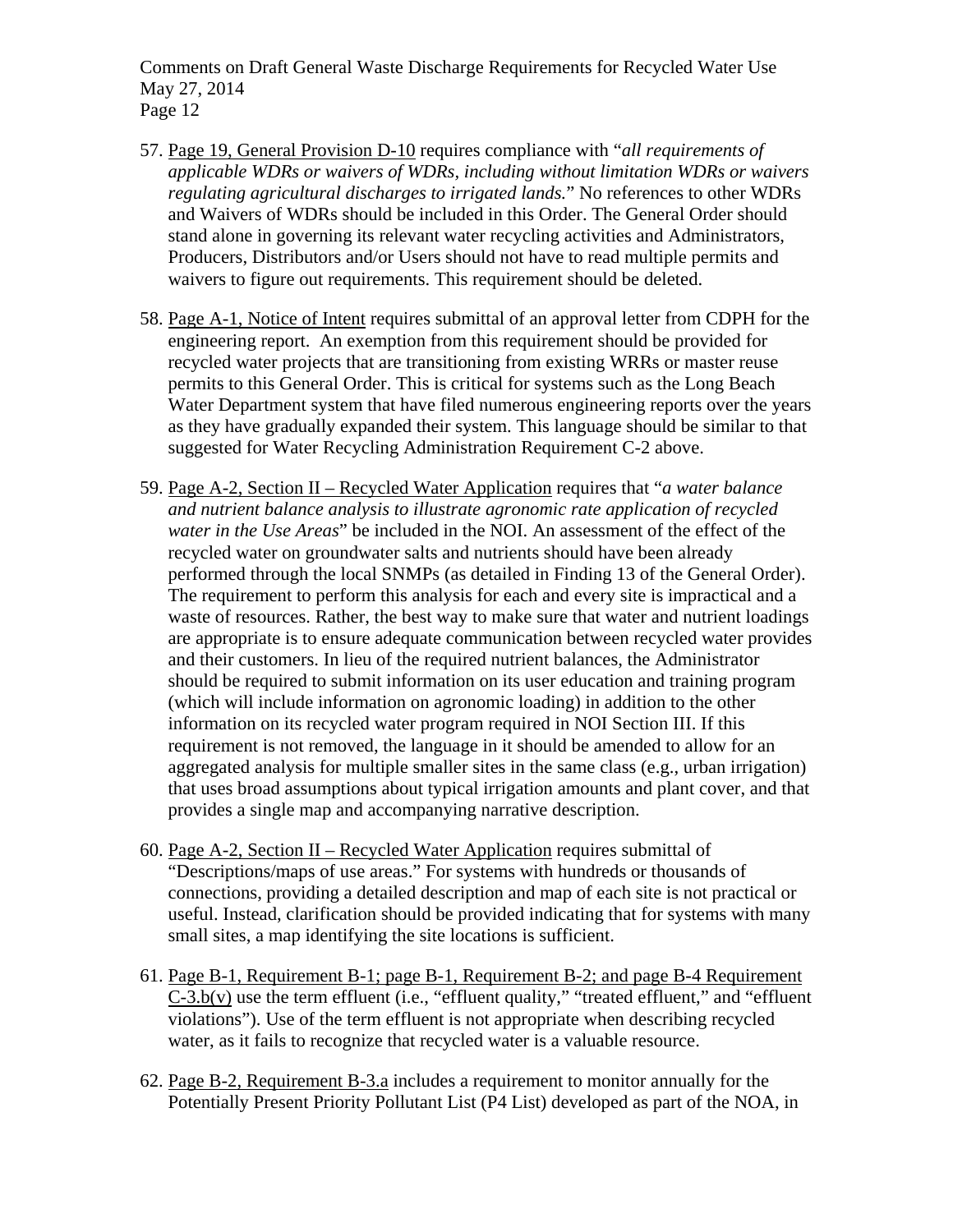cases where the recycled water production facility has a design production flow for the entire water reuse system of over one million gallons per day. Placement of this requirement under the "User Program" section of the Monitoring and Reporting Program could be construed as meaning that the P4 List monitoring needs to be conducted at each user site, which would be prohibitively expensive. This requirement needs to be moved to Page B-1, Requirement B.1., which lists monitoring requirements to ensure the quality of recycled water produced. Additionally, in accordance with the Recycled Water Policy, monitoring for the P4 List should only be required for recycled water systems that serve landscape irrigation customers covered by the Recycled Water Policy (which doesn't apply to agricultural irrigation).

63. Page B-2, Requirement B-3.b lists the observation requirements for monitoring at recycled water sites. These requirements are focused on monitoring for irrigation sites and many of the specific requirements are not applicable to other sites such as industrial sites. To remedy this issue, the phrase "*as applicable*" should be inserted after the word "*following*" so it reads, "…*for the following, as applicable."* In addition, standard observation i. is more appropriate and applies to landscape irrigation projects. For agricultural irrigation, runoff is subject to requirements of waste discharge requirements and conditional waivers. Thus, evidence of such runoff does not mean that the use of recycled water is in violation of this Draft Order. To distinguish between the two, we recommend that i. be revised as follows:

"Evidence of runoff of recycled water from a landscape irrigation the site (show affected area on a sketch, estimate volume)."

- 64. Page B-2, Requirement B-3.b requires inspections to be conducted while recycled water is being used. This is not practical, as irrigation is done during nighttime hours to minimize evaporation, exposure, and interruptions to recreation. The phrase "*while recycled water is being used*" should be deleted.
- 65. Page B-3, Recycled Water Monitoring Requirement B-4 states that, "*An Administrator shall also conduct periodic random inspections … Inspections shall be performed when recycled water is being used.*" Since irrigation using recycled water is generally required to take place when the public is not present, these required inspections, in most cases, would have to occur in the middle of the night. If that is the intent of this section, then that places an undue burden on both Administrators and User Supervisors.
- 66. Page B-4 Reporting Requirement C-3b(ii) requires that the "*projected annual flow to be delivered*" be reported in the annual report. This is unnecessary since the actual amount delivered during the reporting period is required to be submitted (Reporting Requirement C-3.b(iii)).
- 67. Page B-4 Reporting Requirement C-3b(vi) requires inclusion in the annual report of "1) An update regarding current and future development of the water recycling